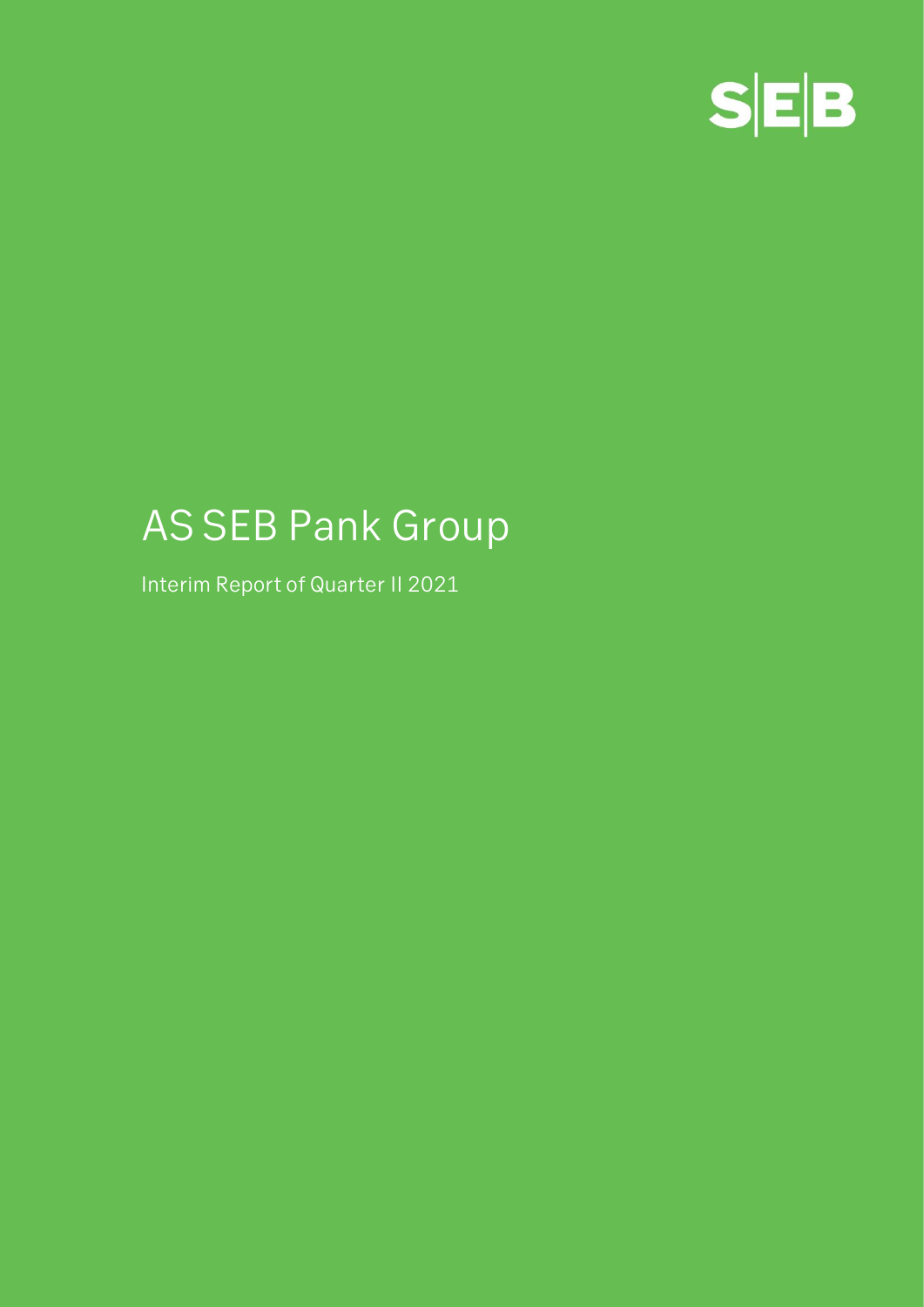#### **Introduction - general information**

**1. Credit institution**

**Company name AS SEB Pank Registered in Republic of Estonia Registry date 08/12/1995 Phone +372 6 655 100 Fax +372 6 655 102 SWIFT EEUHEE2X e-mail info@seb.ee Internet homepage http://www.seb.ee** 

**Address Tornimäe Str. 2, Tallinn 15010, Estonia Registry code 10004252 (Estonian Commercial Register)**

**2. Auditor**

**Reporting date 30/06/2021**

**Audit company Ernst & Young Baltic AS Registry code 10877299 (Estonian Commercial Register) Address Rävala 4, 10143 Tallinn, Estonia**

**Reporting period 1 January 2021- 30 June 2021 Reporting currency Euro (EUR), millions**

#### **3. General information**

**The 100 per cent owner of AS SEB Pank is the publicly traded parent company Skandinaviska Enskilda Banken AB (publ), which is the parent company of SEB Group, a Nordic provider of financial services with a long history. SEB Group is a leading Nordic financial services group. SEB Group has around 15,000 employees.** 

**SEB is the bank of choice for large corporations and financial institutions in Sweden and holds a forefront position in providing corporate services in Norway, Denmark, Finland and the United Kingdom. SEB provides universal banking services in Sweden, Estonia, Latvia and Lithuania. In Germany, the operations have a strong focus on corporate and investment banking based on a full-service offering to corporations, institutional customers and internationally operating real estate investors. SEB is well positioned to serve corporate customers from the Nordic countries, the United Kingdom and Germany around the globe, with offices in international financial centres such as New York and London, in Asia via offices in Shanghai, Beijing, Hong Kong and Singapore. AS SEB Pank is an Estonian financial group belonging to SEB Group, which provides services to private persons, companies, and the public sector.**

#### **4. Basis for preparation**

**Skandinaviska Enskilda Banken AB (publ), the parent company of AS SEB Pank, publishes interim reports for SEB Group on web page www.sebgroup.com/ir. The present AS SEB Pank Group interim report is not audited.**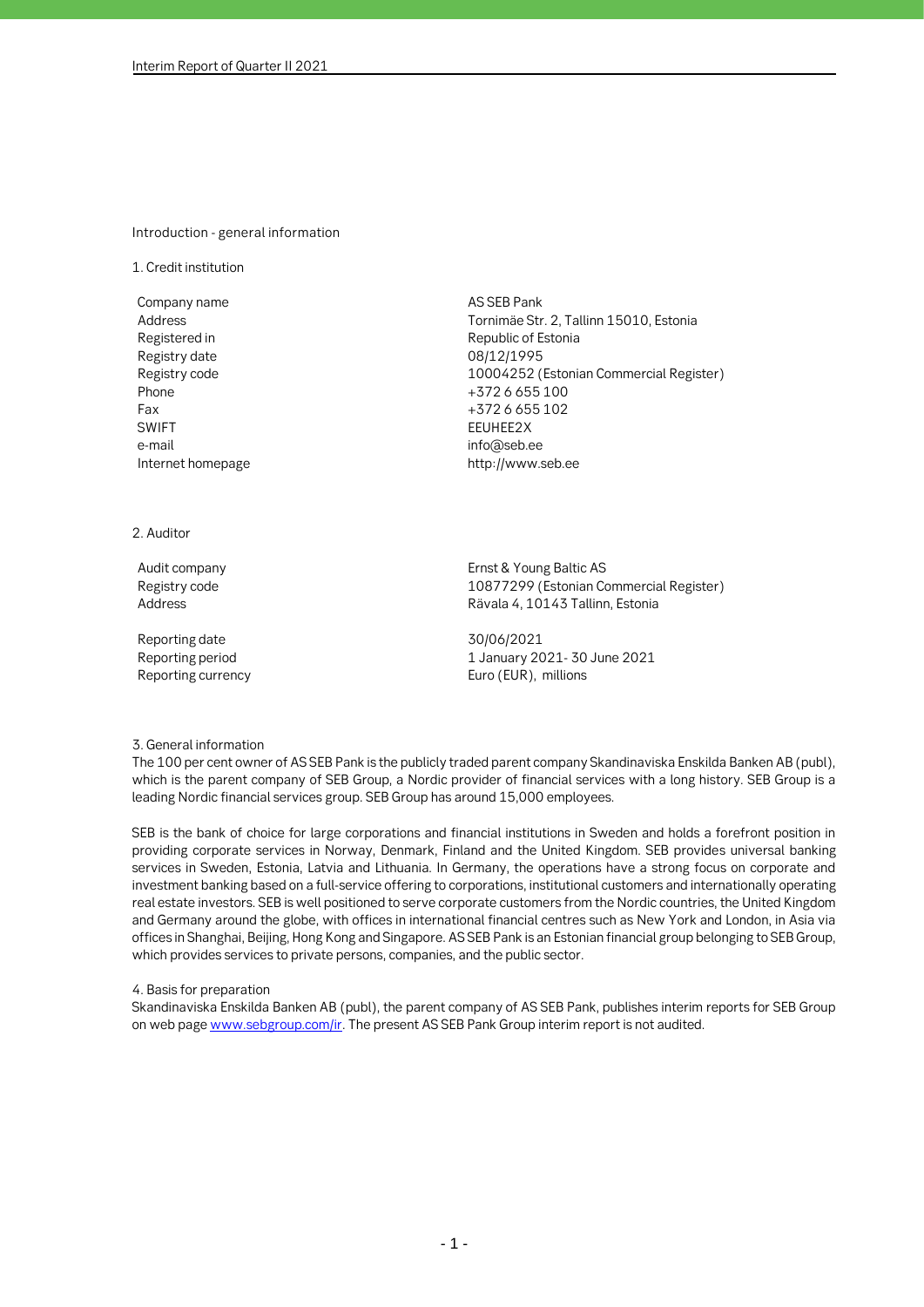#### **The demand for loans is increasing, deposits continue to grow rapidly**

**The clients' interest in financing increased in the second quarter, with the private client loan market especially active. SEB's loan portfolio grew by 2.4 per cent in the second quarter, reaching almost 6 billion euros. At the same time, the clients' deposits increased by 10.5 per cent, amounting to 5.4 billion by the end of the first six months. If the same trend continues, the loan and deposit portfolios will be equal in a few quarters, meaning that the need for financing would be fully covered by domestic savings. It may be presumed that the continued strengthening of the economic environment and the lessening of the uncertainty arising from the coronavirus crisis will continue to support the courage of commercial undertakings to invest in the upcoming months.**

#### **One client in four is prepared to invest**

**The number of clients who are interested in investing their savings productively is increasing rapidly. In order to provide a better service to those interested in investing, we have launched the first Robo- Advisor in the Baltic states in the second quarter which helps our clients to find suitable investment solutions via their mobile phones. The investment robot has been accepted very well by the clients; we have helped almost one thousand clients start regular investment in a short period of time.**

#### **Adjustment of the consumer loan market**

**Next to investments, another breakthrough is happening in the market of consumer loans. The consumer loan interests in Estonia have been the highest in Europe and we found that this was not appropriate for the level of development of our market. We have kept our consumer loan offer one third lower compared to the average of the market and can see that the market is coming along with the change and the average interest rate for small loans had dropped by a fifth in the market within one year. Meanwhile, the decrease in the credit cost rate of consumer loans has been around half of the decrease in the interest rates; therefore, clients should pay attention to the service fees and the transparency of calculating interests when comparing the terms and conditions of loans.**

#### **Sustainability is very important for the bank and the clients alike**

**SEB was the only bank to achieve the highest level of responsible entrepreneurship this year and we are proud of this.**  We have made great efforts together with our clients to be a responsible company and will continue to do so in the future. **SEB's ATMa and offices are working based on green energy, paperless services are being provided by our branch offices, and video meetings are held with the clients to save time and money and protect the environment by foregoing the trip to a branch office. SEB is advising our business clients on their journeys towards more sustainable and environmentally friendly activities and supports diversity and equal treatment in the working environment and in the entire society. SEB also supports communities by cooperation, donations, and mentorship.**

#### **The high-quality loan portfolio increased the profit of SEB by 23.3 per cent**

**Compared to the second quarter of the previous year, the revenue of the bank remained the same, but the expenses decreased by 5 per cent. Close cooperation with our clients and supporting them during difficult moments with grace periods and additional liquidity has kept the quality of the loan portfolio good and therefore, the bank reduced the reserves for possible loan losses by 0.5 million euros in the second quarter. Our high-quality loan portfolio and increasing efficiency enabled to ensure that the bank's profit for the six months was 23.3 per cent higher compared to the same period last year.**

**The Estonian branch of SEB ended the first six months of 2021 with a profit of 50.7 million euros. In 2020, SEB ended the first six months with a profit of 41.1 million euros. In the first six months, the operating profit of SEB was 85.6 million euros (85.3 million euros in the first six months of 2020) and the operating expenses amounted to 28.9 million euros (30.4 million euros in the first six months of 2020). The bank reduced its reserves for credit losses by 0.5 million euros in the first half of 2021 (during the same period in 2020, the bank increased the reserves by 8.1 million euros).**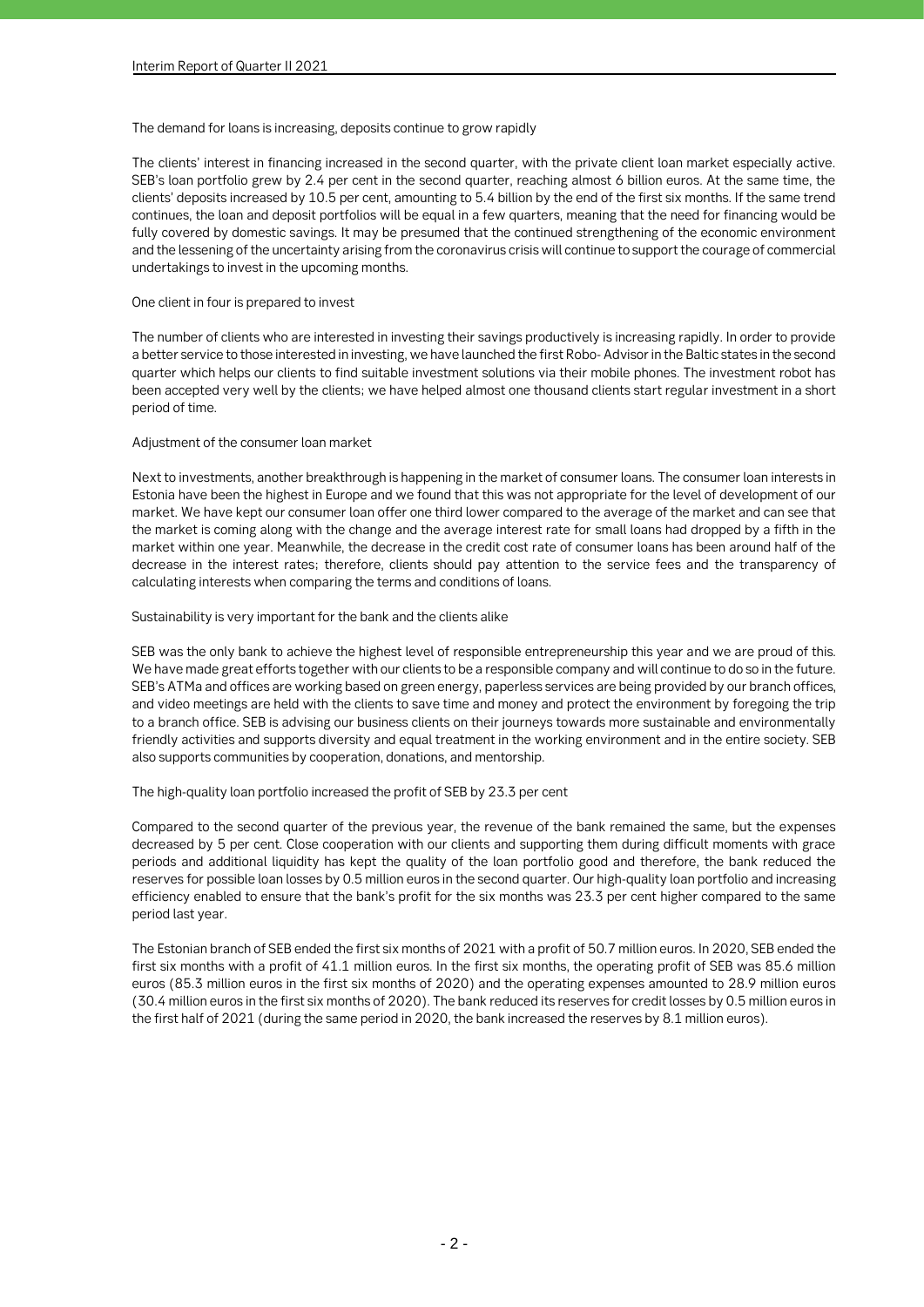## **1. Consolidated income statement**

|                                                                                | 2021     |         | 2020     |         |
|--------------------------------------------------------------------------------|----------|---------|----------|---------|
|                                                                                | 6 months | QII     | 6 months | QII     |
| Net interest income                                                            | 57.1     | 28.0    | 58.2     | 28.5    |
| Net fee and commission income                                                  | 23.8     | 12.5    | 23.3     | 11.3    |
| Net financial income                                                           | 4.7      | 2.4     | 2.8      | 1.4     |
| Gains less losses from investment securities                                   | 0.0      | 0.0     | 0.6      | 2.6     |
| Profit and loss from investments in associates                                 | 0.0      | 0.0     | 0.0      | 0.0     |
| Other operating income                                                         | 0.0      | 0.0     | 0.4      | 0.1     |
| Net other income                                                               | 0.0      | 0.0     | 1.0      | 2.7     |
| <b>Total operating income</b>                                                  | 85.6     | 42.9    | 85.3     | 43.9    |
|                                                                                | 0.0      |         |          |         |
| Personnel expenses                                                             | $-21.6$  | $-11.4$ | $-21.2$  | $-10.4$ |
| Depreciation, amortization and impairment of tangible and<br>intangible assets | $-3.9$   | $-1.9$  | $-3.9$   | $-2.0$  |
| Other expenses                                                                 | $-3.4$   | $-1.6$  | $-5.3$   | $-3.3$  |
| <b>Total operating expenses</b>                                                | $-28.9$  | $-14.9$ | $-30.4$  | $-15.7$ |
|                                                                                | 0.0      |         |          |         |
| <b>Profit before credit losses</b>                                             | 56.7     | 28.0    | 54.9     | 28.2    |
| Net expected credit losses                                                     | 0.5      | 0.0     | $-8.1$   | -6.8    |
| Profit before income tax                                                       | 57.2     | 28.0    | 46.8     | 21.4    |
| Income tax expense                                                             | $-6.5$   | $-3.2$  | $-5.7$   | $-2.6$  |
|                                                                                | 0.0      |         |          |         |
| Net profit for the year                                                        | 50.7     | 24.8    | 41.1     | 18.8    |

### **2. Consolidated statement of comprehensive income (millions of EUR)**

|                                         | 2021     | 2020     |
|-----------------------------------------|----------|----------|
|                                         | 6 months | 6 months |
| Net profit for the year                 | 50.7     | 41.1     |
| Other comprehensive income for the year | ۰        |          |
| Total comprehensive income for the year | 50.7     | 41.1     |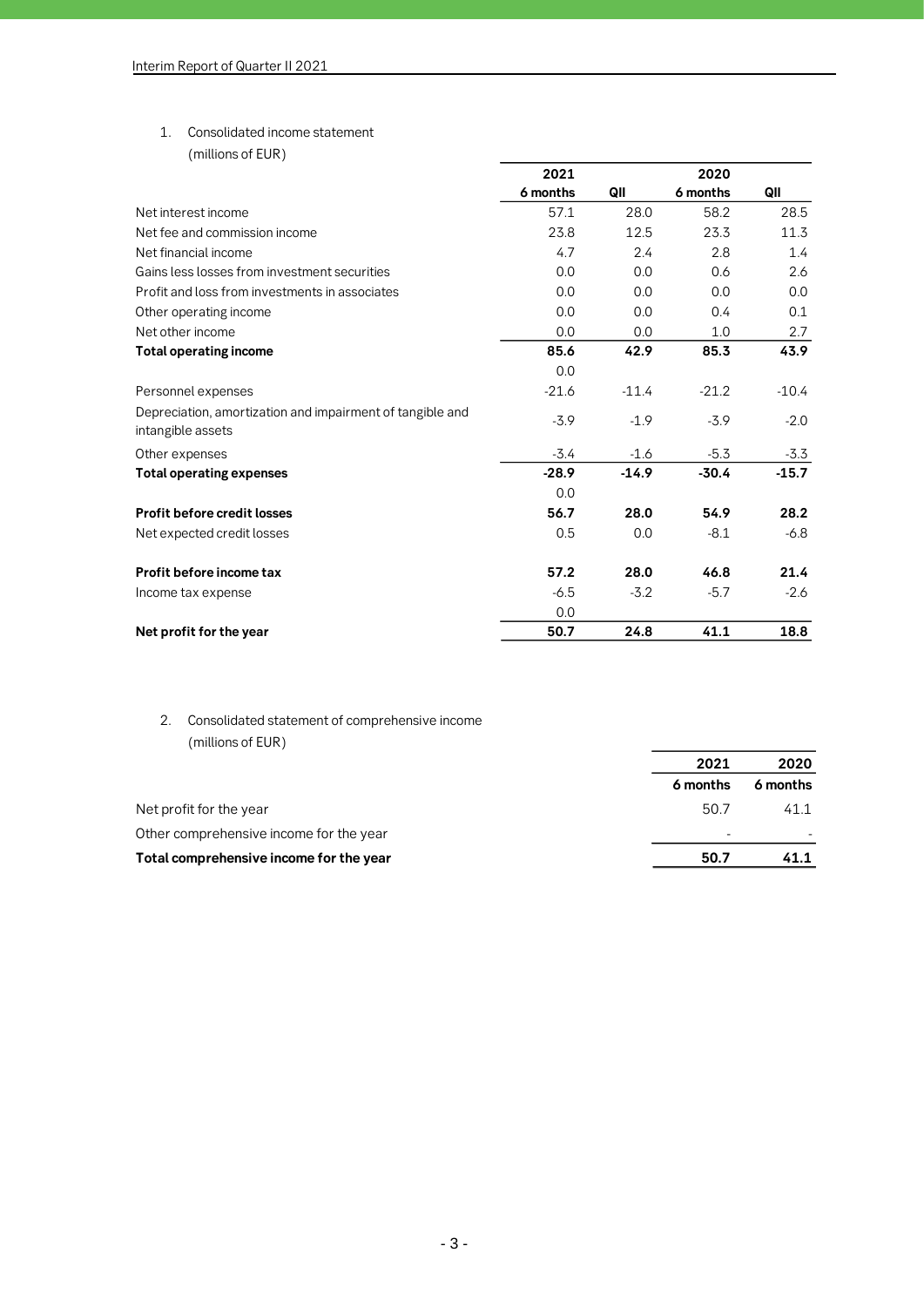**3. Consolidated statement of financial position (millions of EUR)**

| <b>Assets</b>                                       | 30/06/2021 | 31/12/2020 |
|-----------------------------------------------------|------------|------------|
| Cash and balances with central bank                 | 500.2      | 493.2      |
| Loans to credit institutions                        | 543.9      | 766.0      |
| Loans to the public                                 | 5,955.1    | 5,908.0    |
| Debt securities                                     | 216.1      | 227.1      |
| Derivatives                                         | 5.6        | 6.6        |
| Equity instruments                                  | 10.5       | 9.7        |
| Investments in associates                           | 1.4        | 1.3        |
| Intangible assets                                   | 5.3        | 5.0        |
| Property, plant and equipment                       | 10.4       | 10.6       |
| Right of use assets                                 | 17.1       | 18.0       |
| Other financial assets                              | 7.9        | 28.2       |
| Other non-financial assets                          | 28.2       | 16.5       |
| <b>Total assets</b>                                 | 7,301.7    | 7,490.2    |
|                                                     |            |            |
| Liabilities and equity                              |            |            |
| <b>Liabilities</b>                                  |            |            |
| Deposits from central banks and credit institutions | 648.4      | 1,002.7    |
| Deposits and borrowings from the public             | 5,419.0    | 5,273.8    |
| Derivatives                                         | 6.0        | 7.9        |
| Current income tax liabilities                      | 3.1        | 9.0        |
| Deferred income tax liabilities                     | 5.3        | 5.3        |
| Provisions                                          | 3.7        | 4.5        |
| Other financial liabilities                         | 104.2      | 108.8      |
| Other non-financial liabilities                     | 90.2       | 30.5       |
| <b>Total liabilities</b>                            | 6,279.9    | 6,442.5    |
| Equity                                              |            |            |
| Share capital                                       | 42.5       | 42.5       |
| Share premium                                       | 86.3       | 86.3       |
| Other reserves                                      | 19.4       | 19.4       |
| Retained earnings                                   | 873.6      | 899.5      |
| Total equity                                        | 1,021.8    | 1,047.7    |
| <b>Total liabilities and equity</b>                 | 7,301.7    | 7,490.2    |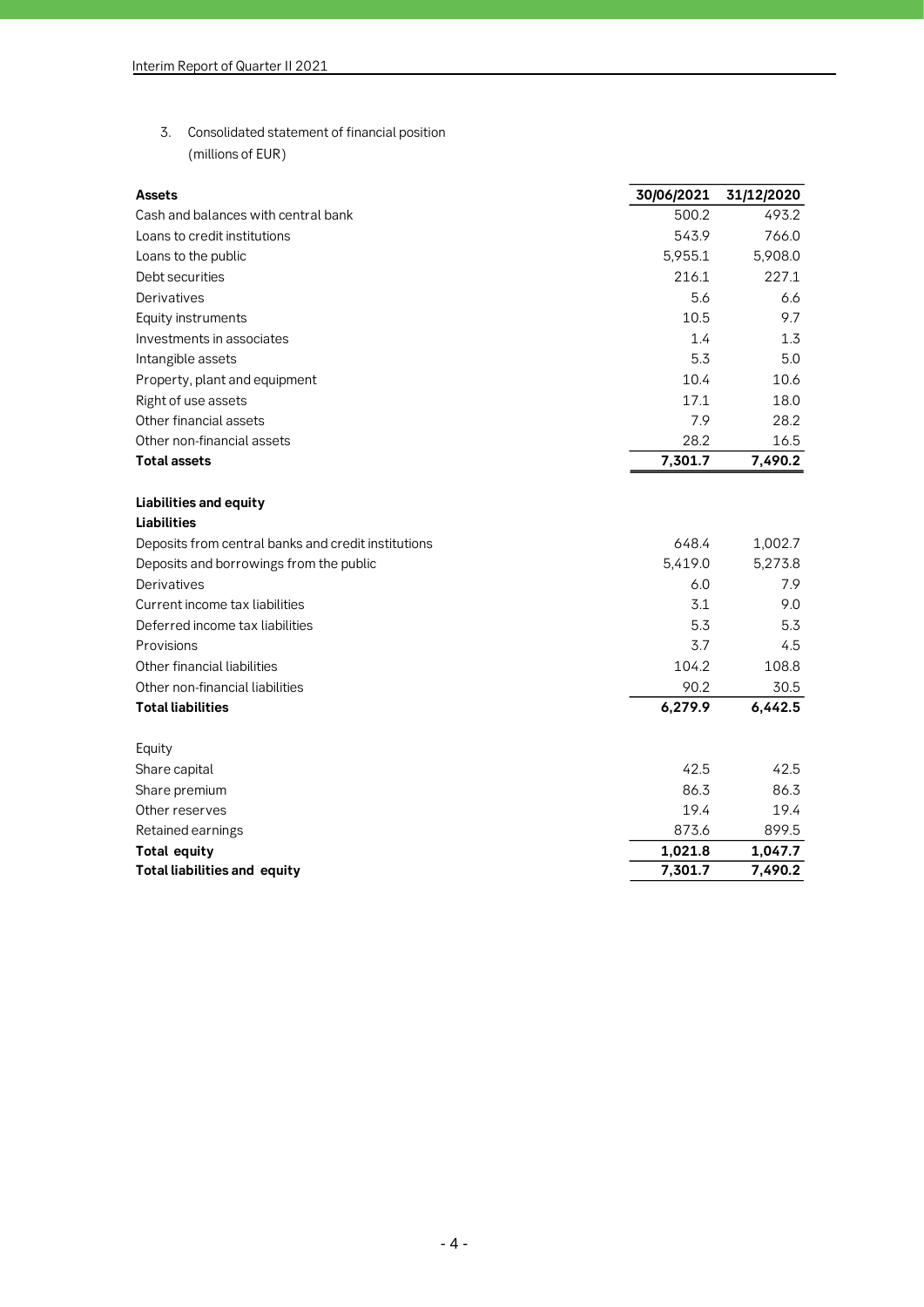**4. Changes in consolidated shareholders' equity (millions of EUR)**

|                                         |              |              |                 |                 | Total              |
|-----------------------------------------|--------------|--------------|-----------------|-----------------|--------------------|
|                                         | <b>Share</b> | <b>Share</b> |                 | <b>Retained</b> | sharehold          |
|                                         | capital      | premium      | <b>Reserves</b> |                 | profit ers' equity |
| Balance at 01 January 2020              | 42.5         | 86.3         | 19.4            | 921.4           | 1,069.6            |
| Net profit for the year                 |              |              |                 | 41.1            | 41.1               |
| Total comprehensive income for the peri |              |              |                 | 41.1            | 41.1               |
| <b>Dividends</b>                        |              |              |                 |                 |                    |
| Other**                                 |              |              |                 | 0.3             | 0.3                |
| Balance at 30 June 2020                 | 42.5         | 86.3         | 19.4            | 962.8           | 1,111.0            |
|                                         |              |              |                 |                 |                    |
| Balance at 01 January 2021              | 42.5         | 86.3         | 19.4            | 899.5           | 1,047.7            |
| Net profit for the year                 |              |              |                 | 50.7            | 50.7               |
| Total comprehensive income for the peri |              |              |                 | 50.7            | 50.7               |
| <b>Dividends</b>                        |              |              |                 | $-77.0$         | $-77.0$            |
| Other**                                 |              |              |                 | 0.3             | 0.3                |
| Balance at 30 June 2021                 | 42.5         | 86.3         | 19.4            | 873.6           | 1,021.8            |

**\*\* Long Term Incentive programmes**

**5. Consolidated cash flow statement (millions of EUR)**

|                                                   | 2021     | 2020     |
|---------------------------------------------------|----------|----------|
|                                                   | 6 months | 6 months |
| Cash flow from operating activities               | $-23.8$  | 335.8    |
| Cash flow from investment activities              | 6.2      | $-84.1$  |
| Cash flow from financing activities               | $-79.3$  | $-2.4$   |
| Net change in cash and cash equivalents           | $-96.9$  | 249.3    |
| Cash and cash equivalents at the beginnig of year | 1,082.0  | 850.0    |
| Net change in cash and cash equivalents           | $-96.9$  | 249.3    |
| Cash and cash equivalents at the end of period    | 985.1    | 1,099.3  |